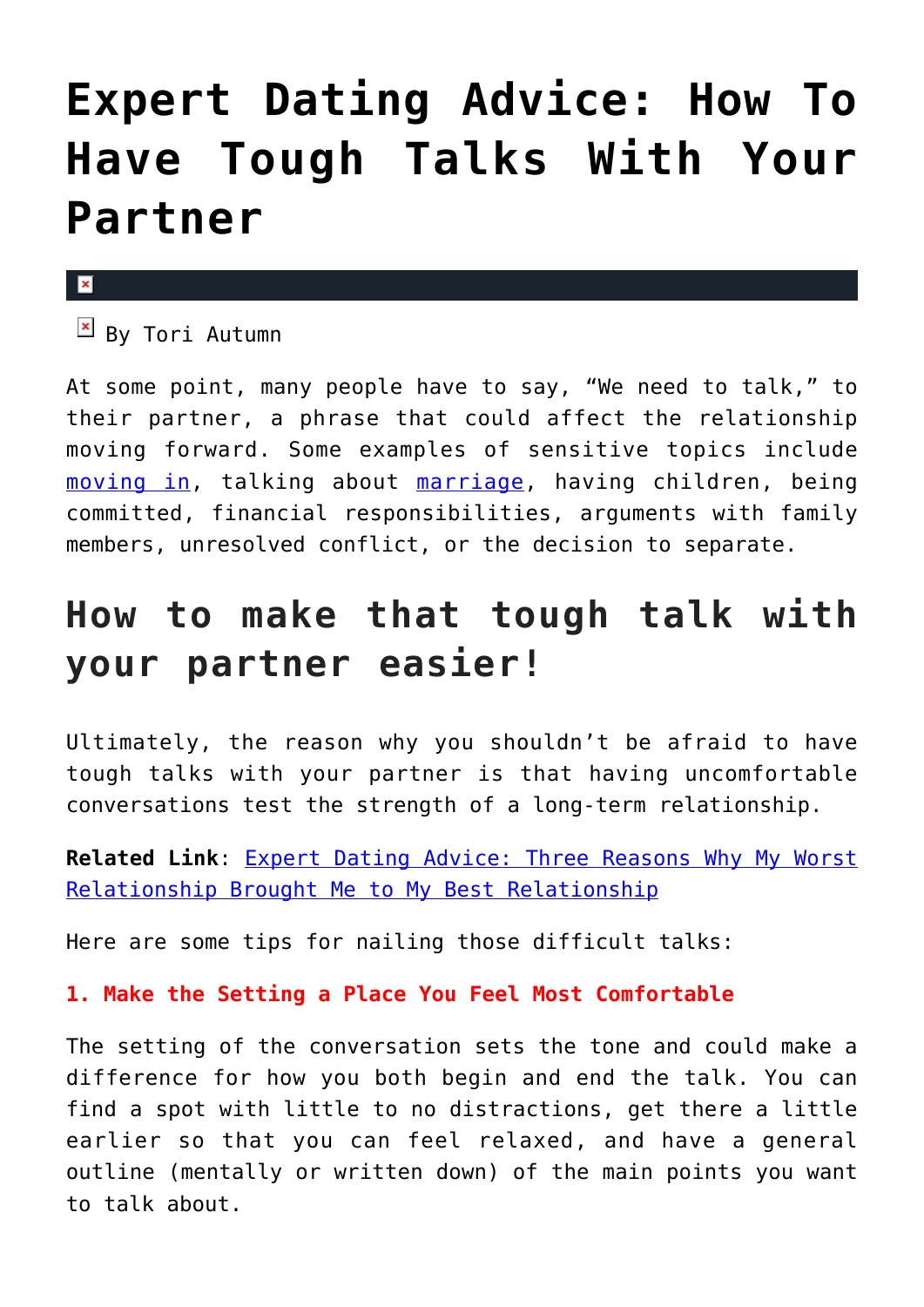#### **2. Practice Detaching From the Outcome**

You are responsible for what you say, but you can't control how someone will react to what you've said. One of the biggest reasons why we delay tough talks is because we allow the fear of thinking our partner will get upset or change the way they feel about us to hold us back.

However, deciding to not have the needed conversation that you want keeps your true feelings on the back-burner. Instead of focusing on what goes wrong, the goals to be understood and to understand your partner should take priority.

In an [interview actor](https://people.com/movies/jada-pinkett-smith-will-smith-marriage-beautiful-place-tough-times/) [Will Smith](http://cupidspulse.com/tag/will-smith/)'s wife, Jada Pinkett-Smith talks about how she felt drained after hitting a wall in her marriage while trying to juggle her family's multiple careers. After admitting this, she said, "I just knew with the kind of love that Will and I share — which is beyond romantic love that we could transform our union and figure out how to recreate what we had." She went on to say that she believed she and Will had the tools to keep a healthy relationship and family together.

If you know your partner pretty well, the outcome of the conversation was probably going to happen eventually, but speaking up about what's on your heart now gives you both the accountability to move forward accordingly.

**[Related Link:](http://cupidspulse.com/131656/dating-advice-ways-to-know-relationship-worth-saving/#BTLlOuJarPB54fw5.99)** [3 Ways to Know If Your Relationship Is Worth](http://cupidspulse.com/131656/dating-advice-ways-to-know-relationship-worth-saving/#BTLlOuJarPB54fw5.99) [Saving](http://cupidspulse.com/131656/dating-advice-ways-to-know-relationship-worth-saving/#BTLlOuJarPB54fw5.99)

## **3. Give Your Partner the Opportunity to Express His/Her Feelings**

After you're done speaking, let your partner get his/her time to react and say how they feel. This time is as equally important as when you led the conversation, so be fully present and listen, rather than speak defensively.